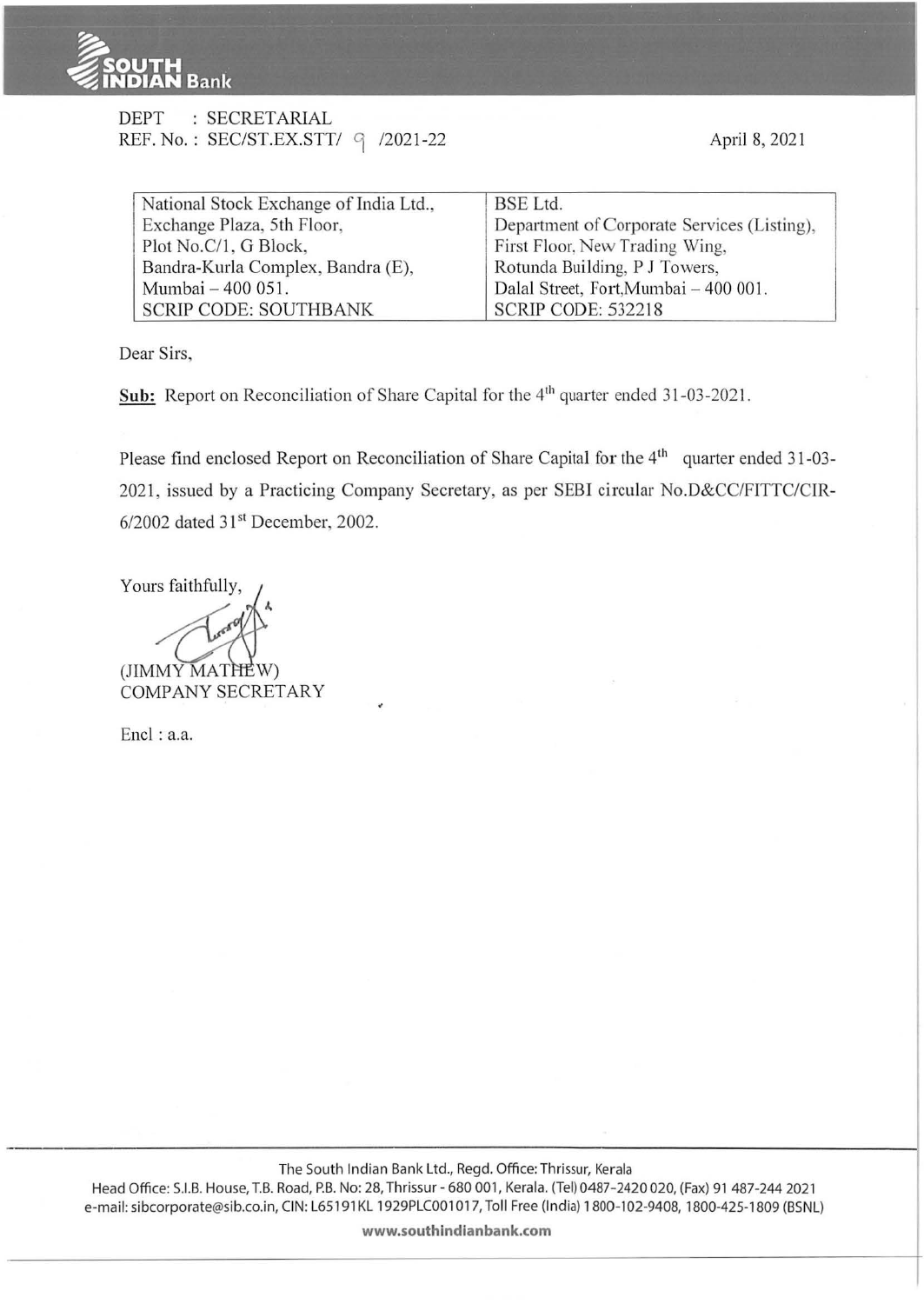

L

Com., (Hons). FCS Company Secretary

## REPORT ON RECONCILIATION OF SHARE CAPITAL

- 1. For Quarter Ended March 31, 2021
	-
- 2. ISIN : INE683A01023
- 3. Face value Re. 1/-

4. Name of the Company : THE SOUTH INDIAN BANK LIMITED

- 5. Registered Office SIB House, T. B. Road,
	- Mission Quarters, **THRISSUR 680 001**
- 6. Address for correspondence : SIB House, T. B. Road, Mission Quarters, THRISSUR 680 001 7. Telephone No. & Fax : 0487- 2429333 and 2424760
- 8. Email Address: : ho2006@sib.co.in

9. Names of the Exchanges where the Company's securities are listed: BSE and. NSE.

|     |                                                                                                 | Number of<br>Shares | $\%$<br>οf<br>total<br><b>Issued Capital</b> |
|-----|-------------------------------------------------------------------------------------------------|---------------------|----------------------------------------------|
| 10. | Issued capital                                                                                  | 2,092,741,018       | 100.00                                       |
| 11. | Listed Capital (in all the Exchanges as<br>per company's records) as per<br>company's records)* | 2,092,741,018       | 100.00                                       |
| 12. | Held in dematerialized form in CDSL                                                             | 670,023,930         | 32.02                                        |
| 13. | Held in dematerialized form in NSDL                                                             | 1,348,863,078       | 64.45                                        |
| 14. | Held in physical form                                                                           | 73,854,010          | 3.53                                         |
| 15. | Total number of shares(12+13+14)                                                                | 2,092,741,018       | 100.00                                       |
| 16. | Reasons for difference, if any, between 10 & 15, 11& 15:                                        |                     | NIL                                          |

16. Reasons for difference, if any, between 10&15, 11&15:

17. Certifying the details of changes in share capital dunng the quarter under

consideration as per table below:\*

| Particulars               | No. of Shares | Applied/Not<br>applied for<br>listing | Listed on<br>Stock<br>Exchanges | Whether<br>intimated<br>to CDSL | Whether<br>intimated<br>to NSDL | In principle<br>approval<br>pending<br>from SE<br>(Specify<br>names) |
|---------------------------|---------------|---------------------------------------|---------------------------------|---------------------------------|---------------------------------|----------------------------------------------------------------------|
| Preferential<br>allotment | 283.018.867   | Yes                                   | Yes                             | Yes                             | Yes                             | N.A.                                                                 |

\* Trading approval for the preferential allotment of 283,018,867 shares was received on 1st April, 2021.

> 16/16, RAMS, 3rd Main Road, Gandhi Nagar, Adyar, Chenna1 - 600 020. ~ . 2 111 8900, Mobile : 98400 47653 E-mail : geetakumar2000@yahoo.com

 $\sum_{k=1}^{\infty}$